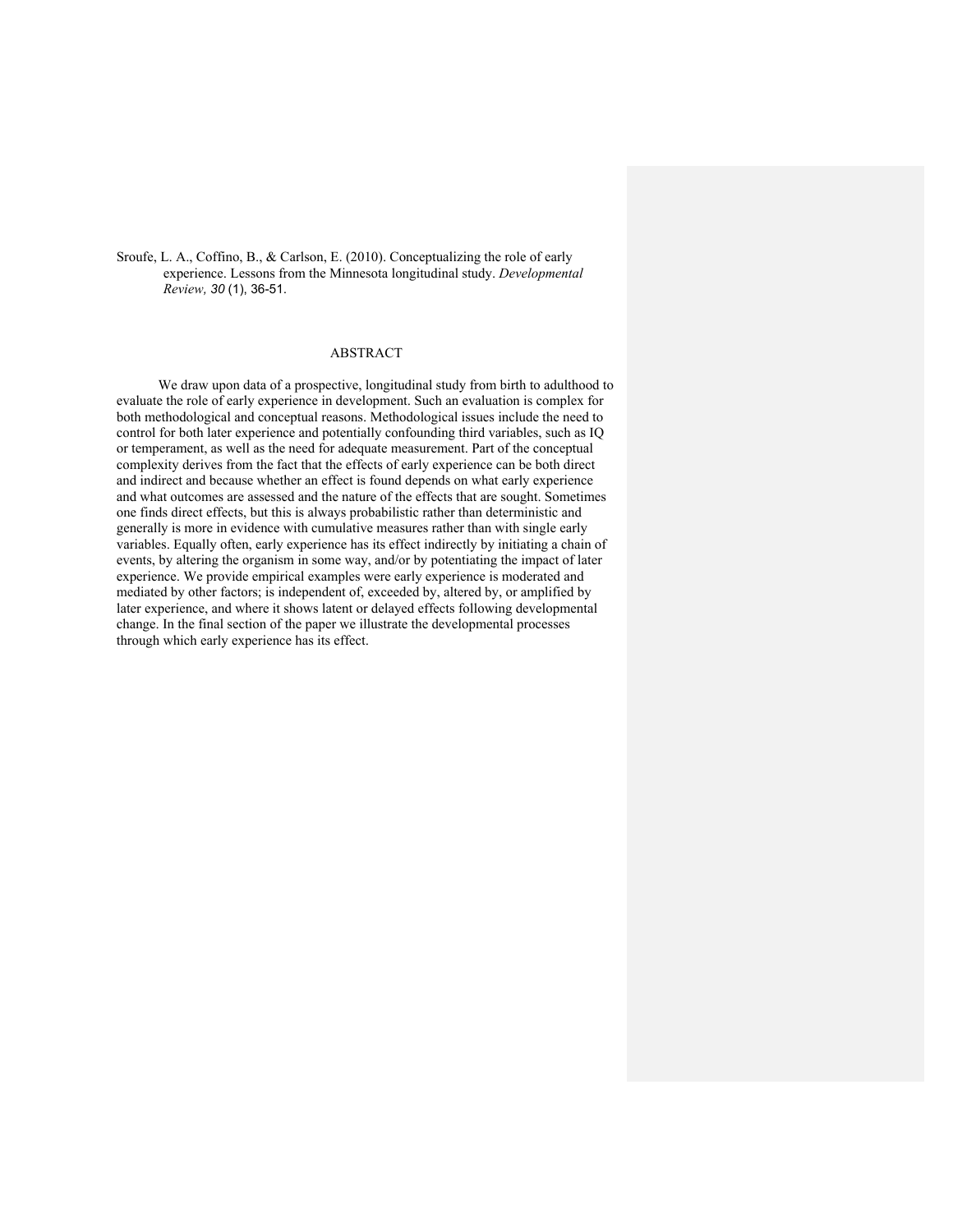# CONCEPTUALIZING THE ROLE OF EARLY EXPERIENCE

One of the most long-standing and prominent hypotheses in developmental psychology concerns the special place of early experience. This hypothesis is associated not only with psychoanalytic theorizing about the foundational role of early experience in personality formation and the lasting impact of early drive frustration, but in later theories that emphasized differentiation and hierarchical integration (e.g., Werner, 1948 ) and even contemporary neurobiological positions. For example, DeBellis and colleagues (1999), Perry and Szalavitz (2006), and Siegel (2003) all have emphasized that trauma may have greater effects in the earliest years because of the greater vulnerability of the organism at that time. As Siegel put it: "Trauma during the early years may have lasting effects on developing brain structures responsible for such processes as the response to stress, the integration of information, and the encoding of memory (p. 9)." Even modern physics uses similar concepts to explain why crystals such as snowflakes take unique forms even though formed from the same elements and following the same process (Ball, 2004). "History" (chance early events) provides the initial starting point and the rest of the form builds upon that.

There are also clear and compelling empirical examples of the power of early experience. The most well known example, which led to a Nobel Prize, was the work of Hubel and Wiesel (e.g., Wiesel & Hubel, 1965), showing that a kitten deprived of visual stimulation in the first weeks was permanently blind in the affected eye (see also Black, Jones, Nelson, & Greenough, 1998, for a review). Experimental deprivation studies with rhesus monkeys showed that those deprived in the first 6 months of life (equivalent to more than a year in human terms) later were more socially handicapped that those isolated for the second 6 months (Sackett, 1968; Suomi, 1977). Natural experiments with humans likewise provide dramatic examples. If strabismus (lack of proper coordination of the two eyes) is corrected in the first few months these infants achieve normal binocular depth perception; if it is not corrected early they will never have certain depth perception cues even following surgery (Aslin and Banks, 1978). Infants severely deprived of normal care for the first 6 months often show lasting problems (Kreppner, Rutter, Beckett, Castle, Colvert et al., 2007). Countless examples are, of course, provided by studies of prenatal teratogens (see for example, DeHart, Sroufe, & Cooper, 2004). Numerous teratogens, including many drugs and viruses have dramatically more profound affects in the first trimester of pregnancy when basic organ systems are first forming. Often the timing is exquisite, wherein a teratogen with devastating effects in the early weeks has no effect whatsoever a week or two later. The presumption is that this is due to the disruption of normal differentiation. For example, brain neurons can migrate, interconnect, and organize into systems only if the neurons are formed in the first place.

Despite compelling theory and powerful empirical examples, however, evaluating the special role of early experience is more complicated than first meets the eye. There are a number of complexities. First, it is clearly not always the case that early experience is more powerful than later experience. To return to prenatal development, maternal nutrition during pregnancy is a dramatic contrary example. While certain nutrients like folic acid are critically important in the early embryonic period poor *general* maternal nutrition has almost no demonstrable effects in the first trimester, because the tiny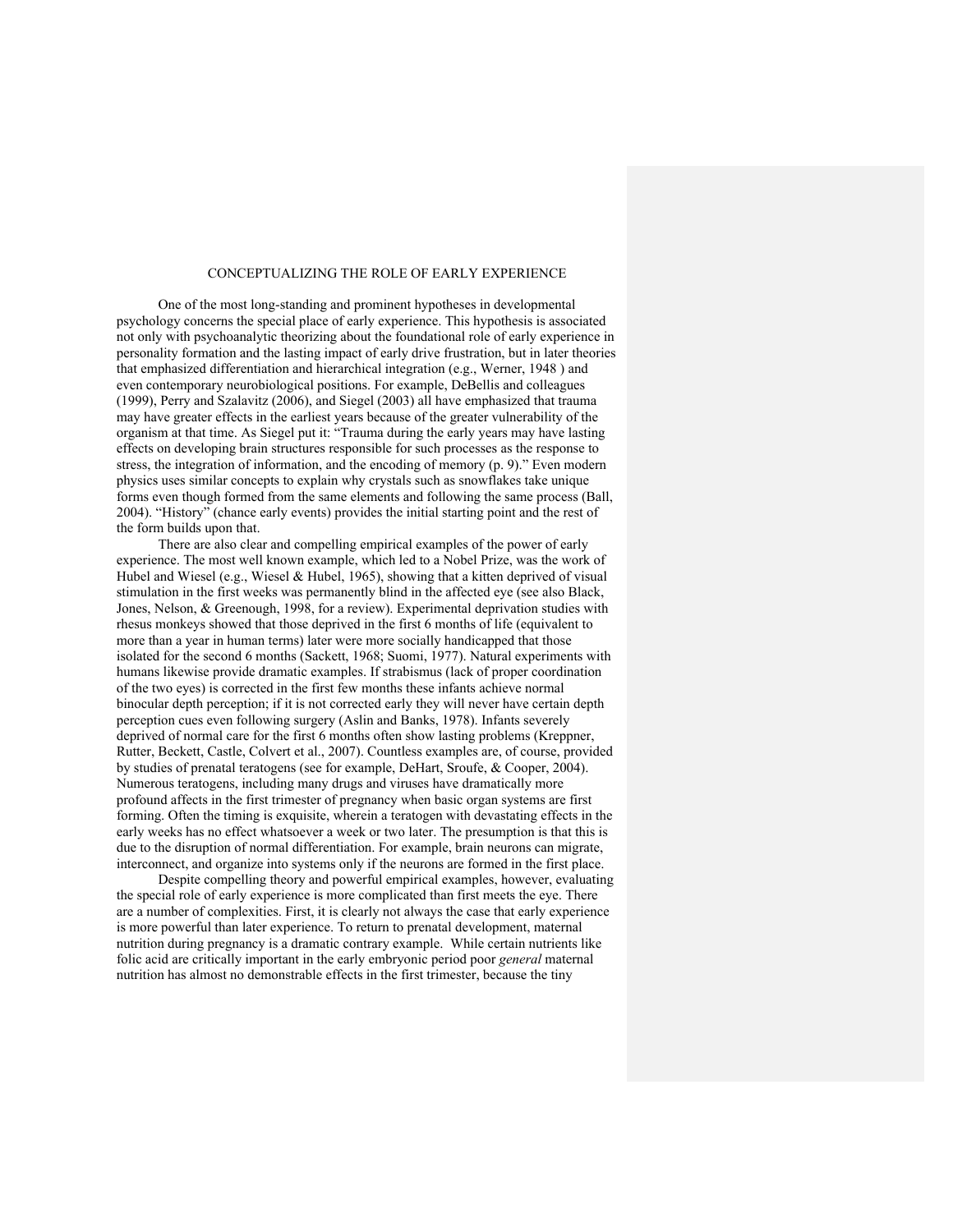developing organism can simply take many of the nutrients it needs from maternal stores. However, in the third trimester, when rapid fetal size and weight gain is occurring, adequate maternal nutrition is crucial to prevent babies born too small for gestational age, a serious risk for compromised development. A classic study by Schaffer and Callendar (1959) provides an interesting example from postnatal life. Infants hospitalized in the first few months of life showed few negative reactions or readjustment problems. In contrast, babies older than 7 months protested mightily, were negative toward the hospital staff, and needed a period of readjustment upon returning home. Likewise, a group of infants who experienced early caregiving instability, but were adopted by age 4 months, showed no decrease in security of attachment (Singer, Brodzinsky, Ramsay, Steir, & Waters, 1985). We will provide other such examples later in the paper.

Second, it is often the case that the consequences of early and later experience are cumulative or are seen primarily in the context of other risk factors. In the Sackett and Suomi work mentioned above, those monkeys that were deprived for the *entire* first year were clearly more handicapped than those monkeys deprived for just the first 6 months. A classic study by Cadoret and colleagues (1990) found that an early experiential risk factor (number of placements prior to adoption or age of permanent placement) by itself had rather little power in predicting later depression; however, in concert with a genetic risk factor (biological mother diagnosed with depression) there was notable predictive power. The genetic risk factor also had little impact by itself. In our own research we found that disorganized attachment in infancy predicted later dissociative symptoms, but it did so much more strongly if there was subsequent abuse (Ogawa et al., 1997). In general, we find that while attachment variations predict a variety of outcomes, predictions are much stronger when these early experiences are combined with later experiences, such as peer relationships in middle childhood (Sroufe et al. 2005a). These are just a few of many possible examples.

Third, and related to the above, the potential impact of early experience may be transformed by subsequent experience; that is there may be change away from an early trajectory. As one example, the observation that premature birth did not have negative consequences in the context of middle class environments spurred development of the widely influential "transactional model" of Sameroff and Chandler (1975). Research documented that premature infants or those with compromised neurological functioning at birth tend to catch up over the first year or two of life in a supportive, middle class context (Crockenberg, 1981; Sigman, Cohen, Beckwith, & Parmelee, 1981), apparently because parents in supportive contexts are prompted to increase their responsiveness to such needy infants (Cohen & Beckwith, 1979). This is a case where a negative early event leads to subsequent corrective experience. In our work we find that changes in parental life stress, social support, or depression are associated with changes in early developmental trajectories (Sroufe et al., 2005b). Other, more complex examples will be presented below.

A further complexity is that the early years do not represent the only sensitive period in development. Adolescence is another period that comes quickly to mind. Moreover, specific outcomes of interest are likely sensitive to particular experiences at varying points in time. Sometimes what is happening during or just before a later period of development may be as much or more important than what happened years earlier. Thus, as children are negotiating the issues of a particular developmental period, and one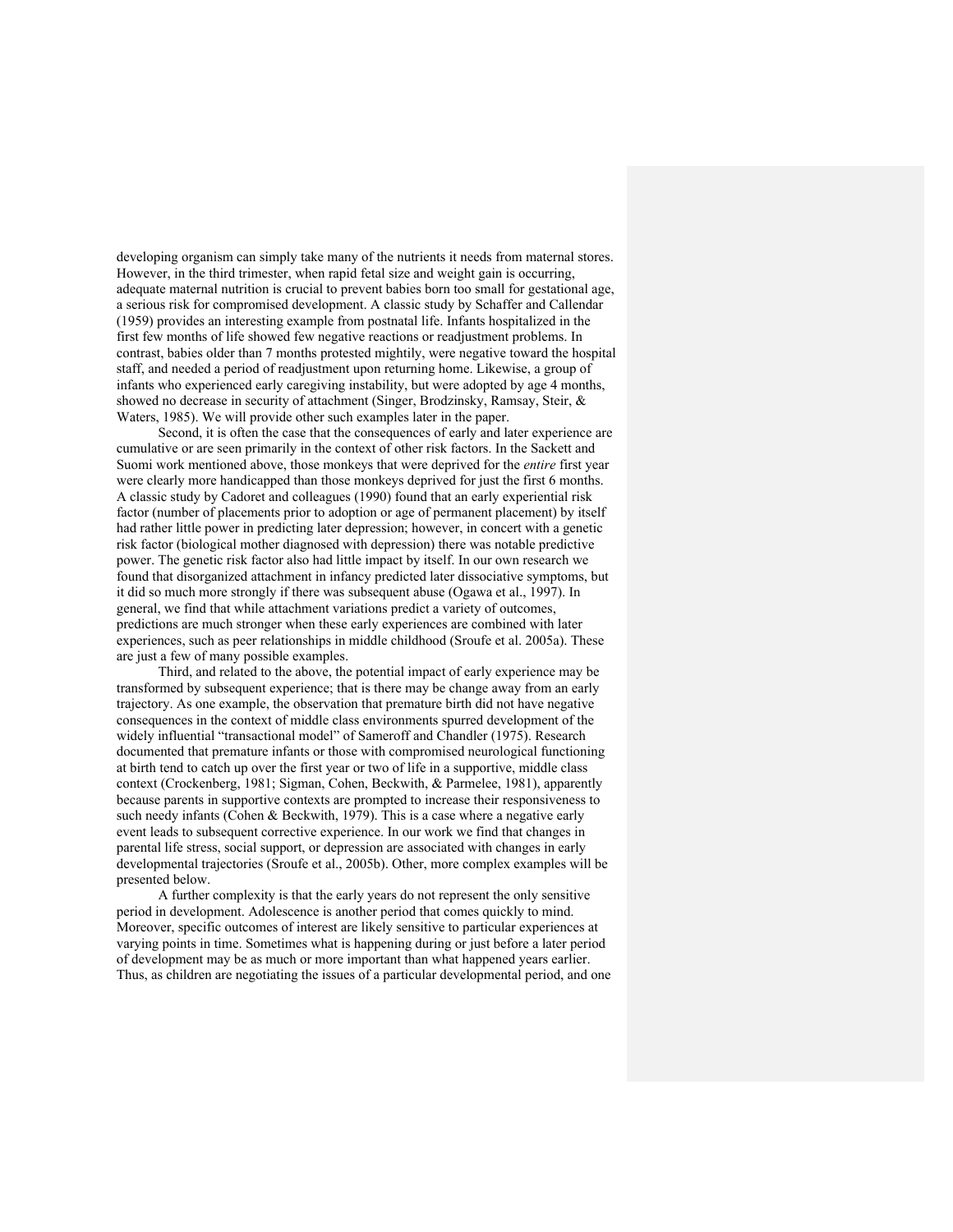is focused on a particular aspect of functioning, the relative impact of earlier or later experience may come to the fore. At the least, the particular outcome, the particular kind of experience under study, and age will all be relevant.

Beyond all of these issues, there are important process questions surrounding the role of early experience; that is, *how* does early experience have its impact? And how does it interact with later experience to produce developmental outcomes? A related question concerns why what appears to be similar early experience has apparent consequences for only some individuals. Thus, early trauma only leads to dissociation or PTSD for some, and early abuse experiences only lead to aggression or abusive parenting for some. These issues currently are often discussed in terms of moderation and mediation. Thus, the primary question is not whether early experience is more important than later experience, but, rather, what is the (and when is there a) special role for early experience in development? Some discuss the alteration of basic neural and affective structures, or altered expectations regarding the self or social partners. In general, early experience can be conceptualized in terms of creating vulnerabilities or strengths with regard to later experience. Systems theorists speak of initiating conditions that have power because they frame reactions to subsequent experiences or even influence what experiences are sought and how they are interpreted. Thus, certain patterns of adaptation may be established early in development and then have their power because of their impact on the subsequent environment. That is, at times early experience sets in motion a chain of experiences each impacting the next, such that if at any time forestalled, the impact of early experience would no longer be seen. In this way, for example, a child who has adopted an understandable strategy of withholding emotional expression due to rejection in the face of expressed need may later isolate himself from others and thereby preclude the corrective experiences that could alter the early pattern. From a non-linear process view, early experience often would have its affect indirectly through an on-going transaction between child and environment.

Our prospective longitudinal study from prenatal life to adulthood provided an opportunity to wrestle with these complexities, as well as to examine the relative power of early experience for predicting an array of outcomes. In conducting this research we were guided by dynamic systems or "cumulative pathways" models of development (Sroufe et al., 2005b). Bowlby (1973, p.412) summarized a core feature of this viewpoint in the following way: "Development turns at each and every stage of the journey on an interaction between the organism as it has developed up to that moment and the environment in which it then finds itself." In this perspective, development is not determined by early experience, but by the cumulative history of the child interacting with the environment. The early years merit special attention because the initial adaptations they promote become the starting place for subsequent transactions. Thus, again, the primary question concerns not the relative importance of early experience but the particular nature of its role in development? Moreover, in this view early experience is not erased by subsequent developmental change but always remains part of the total landscape.

On subsequent pages will provide empirical examples to illustrate each of the issues outlined above. At the same time, our detailed, comprehensive study allowed us to resolve a number of methodological problems that plague efforts to demonstrate a role for early experience. Even with prospective, longitudinal data, numerous controls are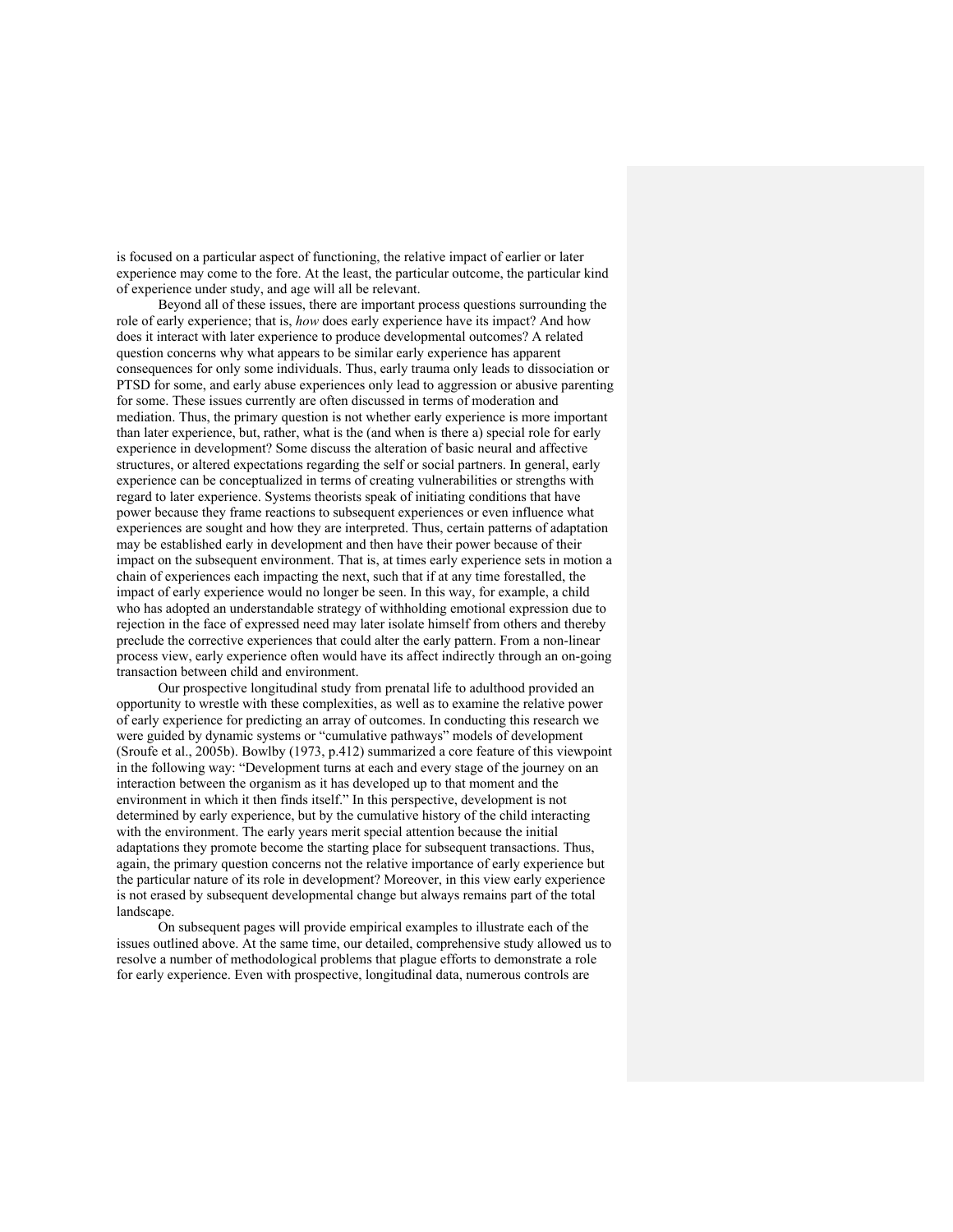needed to infer any kind of causal connection between an early obtained measure and a later outcome. For example, correlations between early rejecting care and later school problems or conduct problems could be due to a variety of factors. The question of common genetic factors could be raised. Perhaps, for example, parent low IQ accounts for both rejecting parenting and child problems. Alternatively, perhaps irritable child temperament leads to the rejecting care in the first place and indirectly (or directly) to later child problems. Finally, rejecting care may be a pattern that is continued from the early years to the later years, and it may be care at the later time is actually responsible for the child behavior problems, not the early care at all. Comprehensive, age by age assessments of parenting, child factors, IQ of parent and child, life stress, and social support, among other things, are required to begin addressing these potential confounds. Our array of empirical examples will illustrate how we coped with these methodological confounds.

# EVALUATING EARLY EXPERIENCE

### Early Experience and Later Behavior

In our longitudinal study some of the most theoretically meaningful and empirically clear links between early experience and later behavior were based on patterns of attachment assessed at 12 and 18 months of age (e.g., Sroufe, 1983; Sroufe, Egeland, & Carlson, 1999; Sroufe, Egeland, Carlson, & Collins, 2005b). We found that these assessments were related to earlier measures of caregiver sensitive responsiveness but not to measures of early infant temperament. Both of these findings are supported by the definitive NICHD child-care study, which is based on more than 1200 participants in multiple sites (e.g., NICHD, 1997). Thus, Ainsworth attachment assessments are reasonably interpreted as summaries of interactive experience with the primary caregiver. These assessments have been robustly related to later aspects of individual characteristics, such as dependence/independence, self-esteem, self-management and school achievement, and are consistent predictors of later social relationships, from engaging preschool play partners, to forming close friendships in middle childhood, negotiating the complexities of the mix-gender adolescent peer group to the intimacy of adult romantic relationships (Sroufe et al., 2005b). At times, these linkages demonstrate persuasive heterotypic continuity, as when avoidant attachment in infancy predicts greater *dependence* on teachers and counselors in preschool and middle childhood, in accord with Bowlby's (1973) theory. At times they illustrate the unique features of particular developmental issues. For example, our infant attachment measures predicted certain adolescent peer outcomes as strong or more strongly than they predicted to middle childhood; the links were especially notable for certain emotional features of relationships, such as the capacity to be vulnerable (Sroufe, Egeland, & Carlson, 1999). We interpret this in terms of the salience of core issues of emotional closeness and trust in both infancy and adolescence. Finally, at times predictions from infant attachment were uniquely strong.

Disorganized attachment in infancy, the most anomalous attachment pattern, was related to numerous indicators of psychopathology in adolescence and adulthood, often beyond any other measure in the first years of life (with correlations in the .40 range; Carlson, 1998). Disorganized attachment has been proposed, and confirmed, to be predicted by frightening parental behavior (Main & Hesse, 1990; Jacobvitz, Hazen, &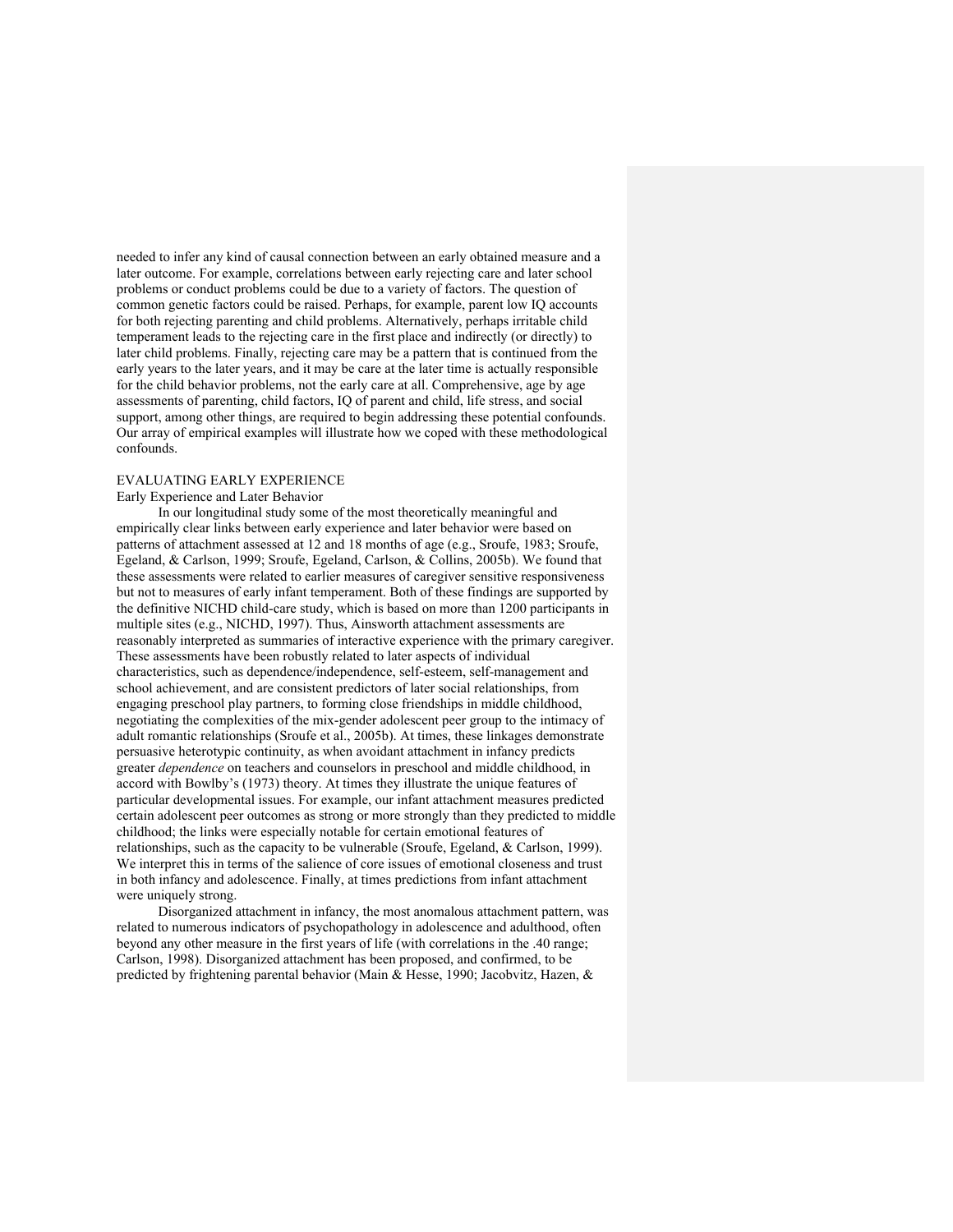Riggs, 1997; Schuengel, Bakermans-Kranenburg, & van IJzendoorn,1999). When the parent is simultaneously the source of fear and the available "haven of safety" the infant faces an impossible dilemma that can only be resolved by segregating experience and a collapse of behavioral organization. Liotti (1992) reasoned that these were microdissociative experiences, serving as a prototype for later dissociation. As predicted, it was related in our data to dissociative symptoms at multiple time points (Carlson, 1998). In our study we also found that infant disorganized attachment was an early predictor of young adult self-injurious behavior (SIB, Yates, 2005). Early maltreatment also predicted SIB, a connection that was mediated by later assessed dissociation (Yates, Carlson, & Egeland, in press). Among the most common reasons given by our participants regarding their SIB was that they "wanted to feel something." We now find that disorganized attachment is related to adult borderline personality disorder symptoms more generally.

Despite the impressiveness of these links between infant attachment assessments and later behavior, it must also be noted that linkages between infant attachment and theoretically relevant outcomes, while virtually always significant, in many cases were quite small. Moreover, and of great importance, these relationships were quite often enhanced when combined with other measures of both early and later experience. For many analyses in our study we combined the two infant attachment security scores with other measures of quality of parental care obtained from infancy to age 42 months, all based on direct observation. In almost every case this early care composite predicted later social outcomes notably more strongly than did attachment alone. As one example, the correlation between attachment security and global social competence in middle childhood was .18, whereas that for the early care composite was .39. (When preschool peer competence was added to the regression, the correlation rose to .62, accounting for 40% of the variance; Sroufe, Egeland, & Carlson, 1999.)

In a similar manner, we have shown the cumulative power of multiple early risk factors. The five factors we considered were child maltreatment, witnessing violence, family disruption, general family life stress and SES (Appleyard, Egeland, van Dulmen, & Sroufe, 2005). We found that each of these five variables predicted adolescent behavior problems. More importantly, and consistent with the general literature on risk and psychopathology (e.g., Rutter, 1979; Sameroff, 2000), we found a linear relationship between number of risk variables and outcome. Predictive power was significantly enhanced with each risk variable entered. Also of note, measures of each of these variables were also available in middle childhood, allowing comparative analyses. We found that for maltreatment and for witnessing violence, as well as for the cumulative risk index, risk in early childhood was more powerfully related to adolescent behavior problems than was risk in middle childhood. Moreover, risk in early childhood remained a significant predictor of behavior problems even when risk in middle childhood was controlled.

Another way to illustrate an important role for early experience is to consider it in interaction with other factors, such as temperament. While we have often controlled infant temperament variation in our assessments of early experience, the interplay of temperament and experience merits greater attention. There are some promising leads. In terms of predicting attachment variations, Mangelsdorf, Gunnar, Kestenbaum, Lang, and Andreas (1992) found that infant proneness-to-distress interacted with parent "need for control" in predicting anxious attachment. Neither variable alone predicted attachment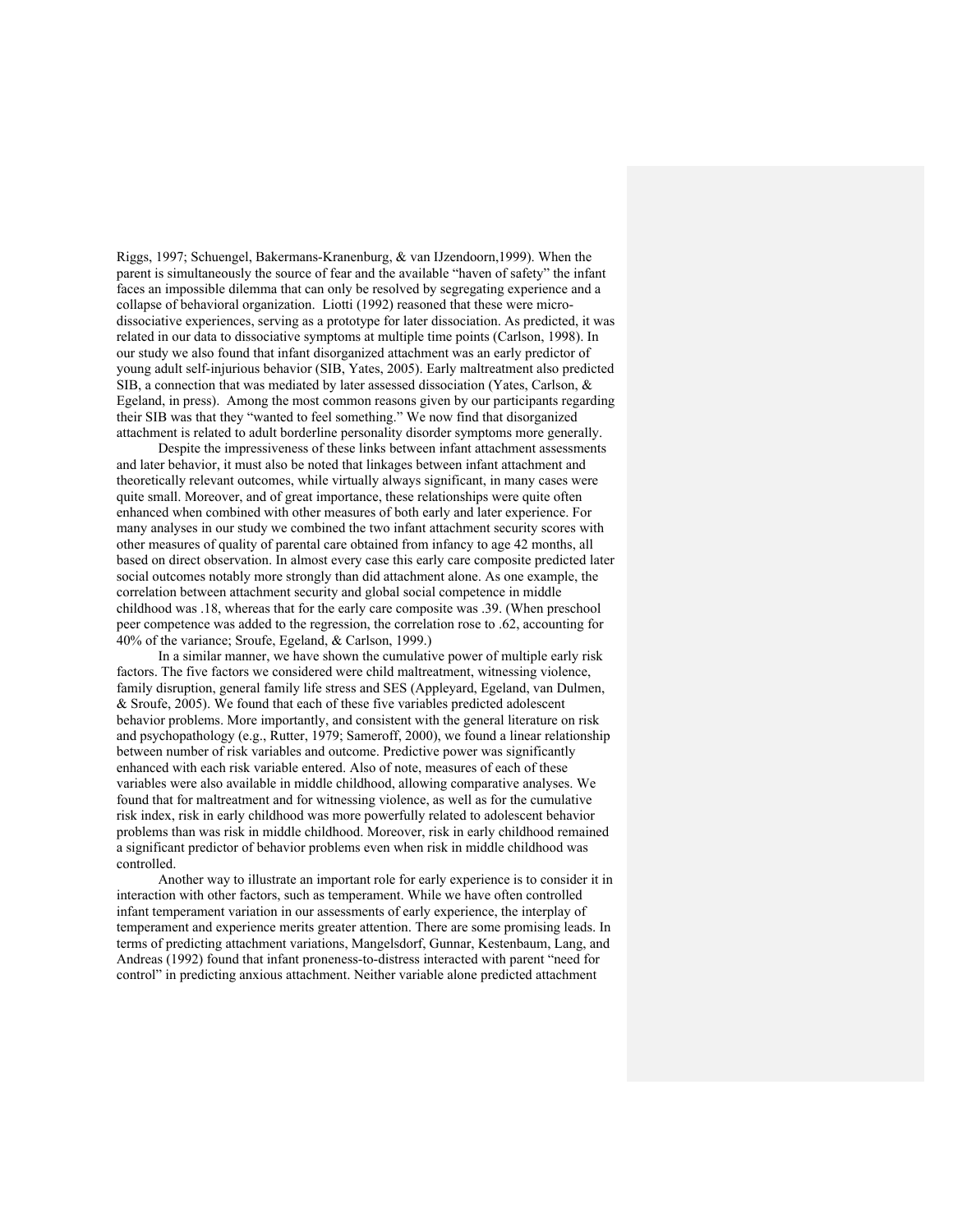security. Crockenberg (1981) reported that when mothers had low social support (but not when they had adequate support) infant irritability predicted anxious/resistant attachment. We likewise found that an infant temperament variable (irritability at age 3 months), while not predictive by itself, interacted with caregiver sensitivity in predicting attachment security (Sussman-Stillman, Kalkoske, Egeland, & Waldman, 1996).

Some studies have also shown attachment and temperament variation to interact in meaningful ways in predicting outcomes. Calkins and Fox (1992), for example showed that infant high reactivity to frustration and resistant attachment interacted to predict behavioral inhibition at age two years. In a parallel manner we found that habituation to startle in the newborn period interacted with resistant attachment to predict anxiety problems in late adolescence (Warren, Huston, Egeland, & Sroufe, 1997). Thus, although anxious attachment predicted anxiety even with the temperament measure controlled, it was nonetheless the case that the interaction with temperament accounted for additional variance. Other studies have looked at experience or temperament as moderating the impact of the other. Kochanska (1997), for example, found that fearful infants had better outcomes in the context of gentle parenting. As a different kind of example, Stright, Gallagher, and Kelley (2008), using the NICHD data set, found that while high parenting quality predicted better adjustment outcomes across temperament groups, the effect was stronger for the most difficult group of infants. Following their review, Bates and McFadyen-Ketchum (2000) concluded that two findings from the literature on experience-temperament interaction are most robust: fearful or difficult infants have better outcomes with responsive, gentle parenting and infants high on resistance to control have more problems if parents are low on control. The two points we take from all of this work is that temperament and experience need not be thought of as antagonistic explanations, and that a role for temperament would not trivialize the importance of early experience but may actually highlight it.

Studies on gene-experience interaction similarly highlight a role for experience. The cross-fostering studies of rhesus monkeys by Suomi (2000) have produced a number of examples. In one study, an association has been found between allelic variation in the serotonin transporter gene (5-HTT) and alcohol consumption, but the result varied by rearing condition. As he concluded: "Indeed, it could be argued on the basis of these findings that having the short allele of the 5-HTT gene may well lead to psychopathology among monkeys with poor early rearing histories but might actually be adaptive for monkeys who develop secure early attachment relationships with their mothers (p. 252)." The results of Caspi and colleagues on the cross-over interaction of MAO-A variations and quality of care with human children are strikingly consistent (Caspi, McClay, Moffitt, Mill, Martin, & Craig, 2002). They found that low expression of this gene predicted conduct problems only for maltreated children. While they did not report a test, graphing their results suggests that with adequate care this variation actually conveyed an advantage (Sroufe, 2007).

### Necessary Controls

Numerous controls generally are required to even begin approaching causal inferences regarding early experience and later behavior. Such controls involve both contemporary and later correlates, individual characteristics and features of the surround. Different potential confounds are more or less obvious in different cases. We will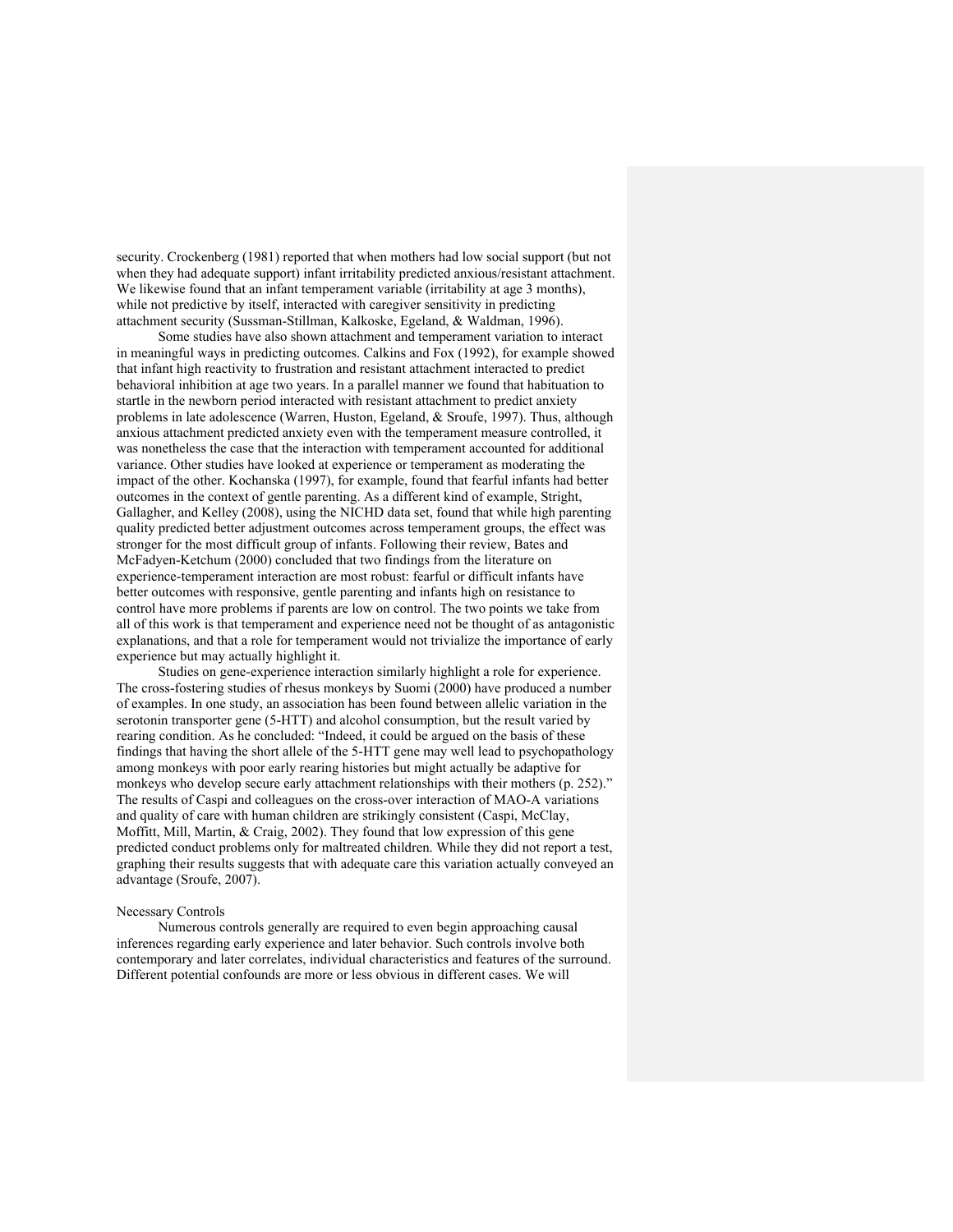illustrate the nature of some of these critical control variables by drawing examples from our longitudinal study.

Consider first, for example, the association between attachment relationship variation in infancy and later school achievement or dropping out of school. As with other associations, both of these outcomes were stronger when the predictor was the early care composite. By age 3 years dropping out of high school was predicted with 77% accuracy (Jimerson, Egeland, Sroufe, & Carlson, 2000). Nonetheless, one cannot conclude from these relations alone that early experience has any role in bringing about the school outcome. Immediately, roles for IQ and social class come to mind. Not only must IQ be controlled because it is well established to relate to school outcomes, but, as some would argue, it may also be related to quality of parenting or other experiential variables. Perhaps parents with lower IQ provide less adequate care as well as lower genetic potential to their offspring, and perhaps it is inherited low mental functioning that accounts for the school failure. Or perhaps inadequate parenting and poor school performance are the result of lower SES and its attendant stresses. Such variables are consistently related to school outcomes, and they were in our sample as well (Jimerson et al., 2000). However, when they and even elementary school achievement test scores were statistically controlled, the early care composite continued to predict these school outcomes. In fact, with the drop out outcome, child IQ did not survive as a significant predictor in a discriminant function analysis that included the early care variable, which rivaled elementary school achievement measures and behavior problems in predictive power.

Our work on early witnessing of parental violence further illustrates the importance of controlling for third variables (Yates, Dodds, Sroufe, & Egeland, 2003). Witnessing violence was related to later behavior problems, as has been found by others. It is, of course, inappropriate to infer a causal link from this association. While it is again important to control for IQ, other variables seem more critical in this case. For example, witnessing violence is associated with direct abuse of the child, general life stress, and social class. Each of these variables also was related to behavior problems in our study. Again using regression techniques, we were able to show that witnessing violence in the preschool years did remain a significant predictor of later behavior problems with all of these other variables controlled. This provides beginning support for a causal role.

Similarly, efforts to provide evidence for intergenerational continuity between early experiences of care and subsequent parenting must cope with a number of potential confounding variables and alternative interpretations. Our most compelling analysis began with correlations between directly observed quality of parental support in a toddler tool problem situation and quality of parenting in the same situation in the next generation, again directly observed at age two years (Kovan, Kempner, & Carlson, 2004). Such a relationship could be, as we hypothesized, due to early acquired patterns of dyadic engagement and affect regulation that are carried forward at a preverbal level across time. However, it could also be because early care received is related to later care received, and one's pattern of parenting results from this later care. Or it could be due to similarities in the life stress experienced by the parents across generations, commonalities in social class, or as in the school examples above, variations in IQ. Our analyses showed that the intergenerational correlation was not substantially due to any of these alternative factors. In fact, for example, care experienced at age two predicted care provided for one's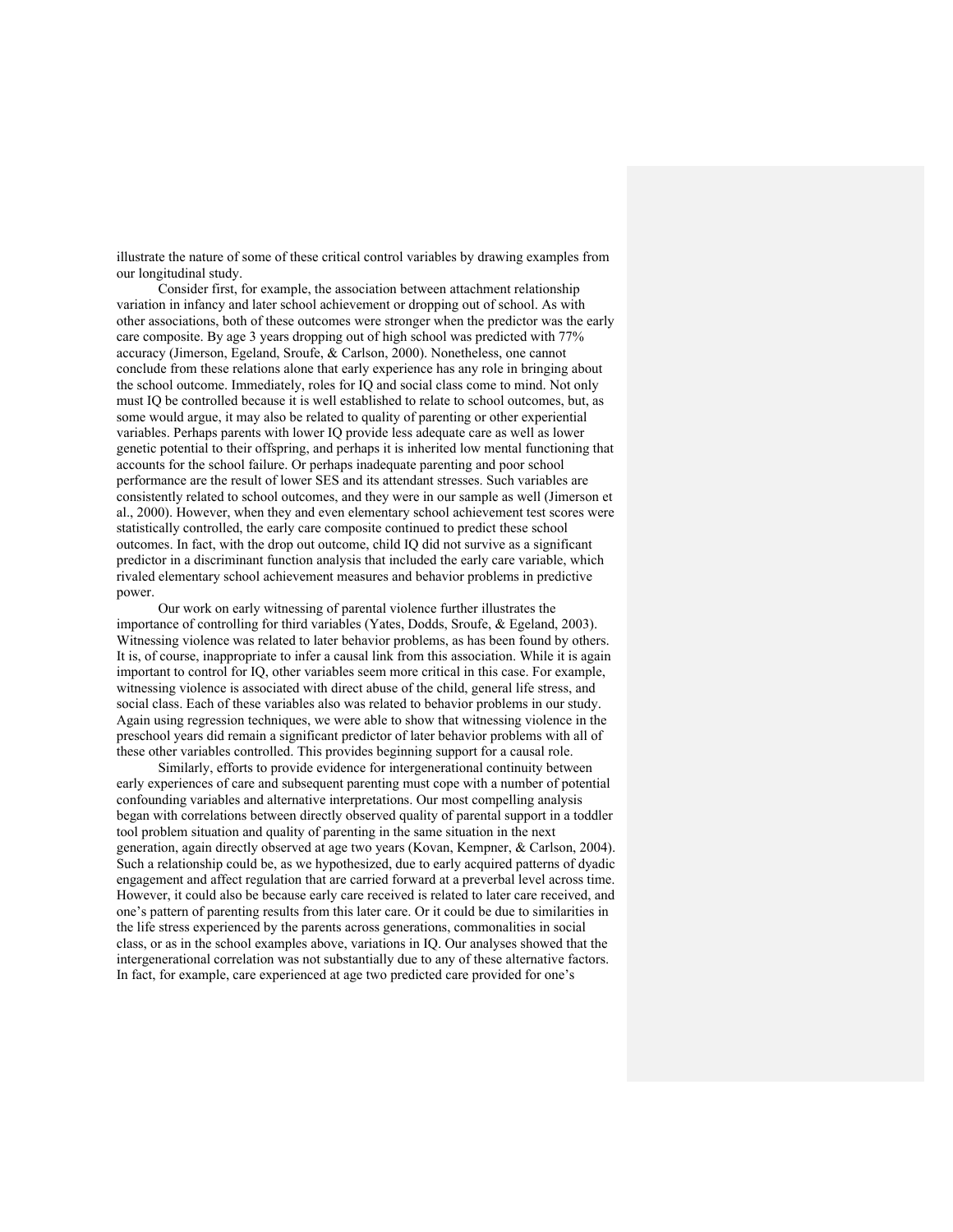toddler better than did care experienced at age 13 (our latest direct measure of parenting quality).

Studies with non-human primates often can evaluate the role of early experience with tighter controls than is readily feasible with humans. For example, Lynn Fairbanks (1989), using vervet monkeys, carried out an inter-generational parenting study much more compelling than our own. Her parenting measure was the amount an infant was held by its mother in very early life, and the outcome was the amount those individuals held their own infants when they became adults. She found a substantial correlation. In this case, she was also able to show that this relationship was stronger than the prediction based upon the average amount of holding the mother showed across all her infants (a stand-in for a genetic effect). How much holding the particular baby experienced was most relevant. Also, since first offspring regularly reach age of childbearing before their mothers stop being fertile, she also examined the amount the original mother held her current infant (a modeling explanation). Again, experience as an infant was more powerful. Even with both of these controls entered into a regression analysis, amount of holding experienced as an infant continued to predict this parenting behavior.

Before concluding this section, it must be pointed out that there are also examples in which early experience loses its predictive power when relevant controls are in place (and thus the need for such controls). In one representative analysis we found that both infant secure attachment and parent emotional support at age 13 predicted the capacity of young adult couples to resolve conflict. However, when both predictor variables were entered into a regression analysis, the attachment predictor was no longer significant, and a mediation effect was confirmed (Sroufe et al., 2005a). It is interesting to note that when other aspects of couple relationships served as the outcome (emotional aspects such as observed hostility), both attachment and13-year parent-child interaction measures accounted for significant variance and there was no evidence of mediation. As we will discuss in the later section on developmental process, we also had examples where measures of childhood peer relationships mediated links between attachment and later outcomes or served as independent predictors.

## SIMPSON HERE?

The Broader Significance of Developmental Timing

One way to consider early experience is within the broader issue of timing. We propose, along with other developmental researchers, that early experience shows predictive power in our study because of critical processes that are unfolding in the early years. Many core issues for individual adjustment, such as a sense of interpersonal connection, emotion regulation, and the capacity for behavioral control, begin and progress substantially in the early years. Other developmental issues may come to the fore at later periods of life, and particular experiences at those times may have special salience. Erikson (1950), for example, suggested that one's basic sense of competence or effectance ("industry") in the real world was consolidated in middle childhood. Sullivan (1953) argued that major advances in peer relationships occur at this same time and are crucial for the capacity for intimacy.

In our study we found that theoretically grounded relationships exist between certain middle childhood variables and outcomes in early adulthood. For instance, middle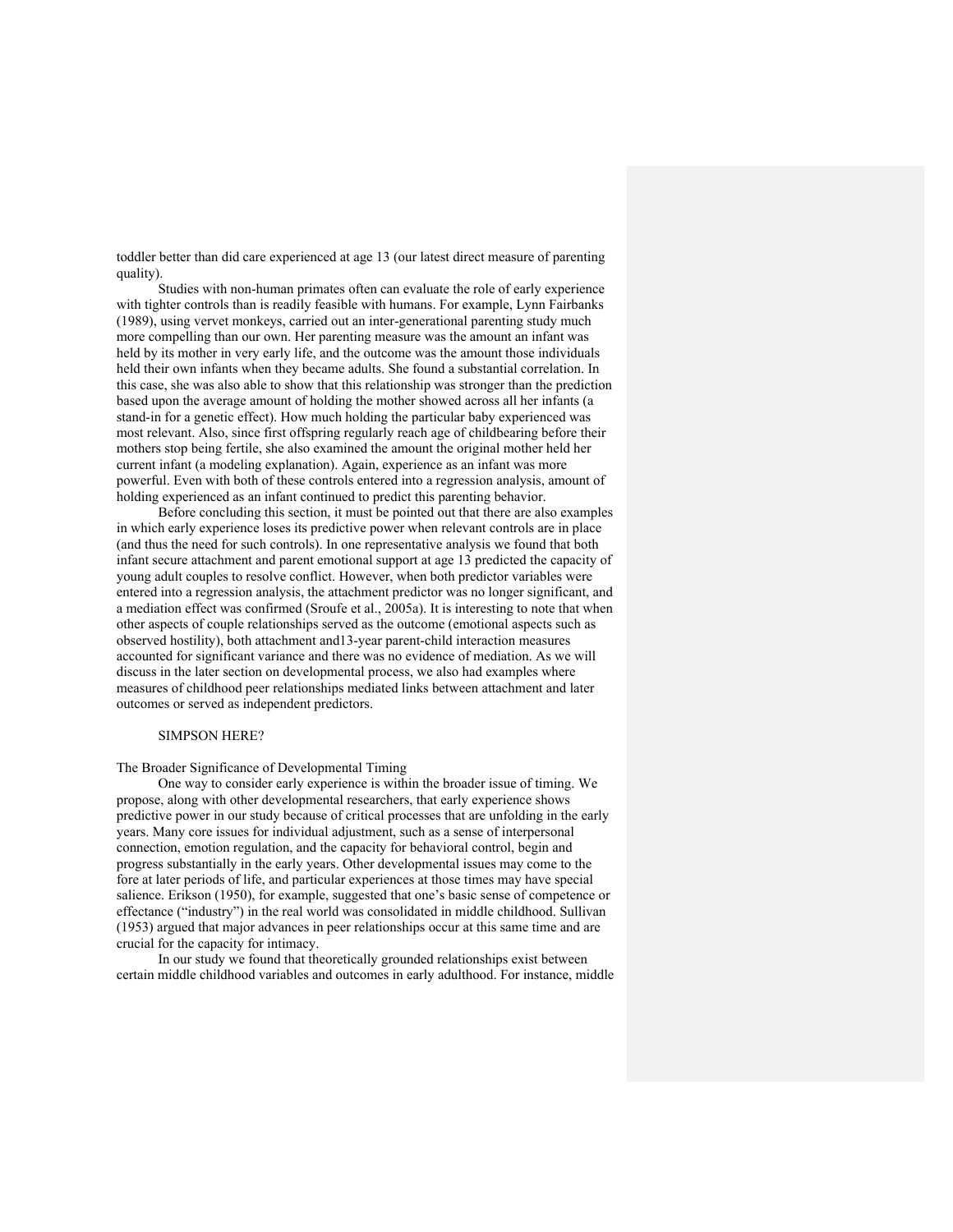childhood teacher ratings of initiative, defined as self-direction in task completion, organization, initiative in class activities, and perseverance, predicted work ethic in early adulthood. Work ethic was defined as the amount one values work and the level responsibility one shows at work (Hyson, 2002). We also found that peer competence in middle childhood was a powerful predictor of work competence (Collins & Van Dulmen, 2006). In this case, peer competence in middle childhood partially mediated the significant relation between early caregiving quality and early adult work. In other cases, combining middle childhood variables with infant attachment ratings strengthens predictions to adult outcomes.

In accord with Sullivan, the middle childhood peer competence rating also predicted the ability to negotiate conflicts in one's romantic relationship and its contribution was independent of the contribution from infant attachment security (Sroufe et al., 2005a). This predictor was stronger than that from infant attachment variation, although for other aspects of adult close relationships (such as trust or hostility), attachment history was a stronger predictor. Further, as an example of theoretically driven heterotypic continuity, we found that individual differences in maintaining gender boundaries in middle childhood (a normative phenomenon at that age) predicted the capacity to engage in opposite-gender relationships and to function in the mixed-gender peer group in adolescence (Sroufe, Carlson, & Egeland, 1999).

A further example from our study that underscores the significance of middle childhood comes from our data on the role of social and biological fathers. Men come and go with considerable frequency in a lower SES sample such as ours, and when they are present they provide notably varying degrees of direct support to the child. We were able to create father support variables in both early childhood and middle childhood based on interview data collected at those times (e.g., Kroeten-Bue, Pierce, Pfaffinger, Kringle, & Sroufe, 1999; Pierce, 2003). We found that these variations were important predictors of adolescent externalizing problems, especially variations from middle childhood. While behavior problems were predictable from support in early childhood, predictions from middle childhood remained significant, even when controlling for father variation in early childhood as well as numerous other variables (current SES, current life stress, infant and toddler maternal care, early adolescent maternal relationship quality). On the other hand, early childhood father support was no longer significant once middle childhood variation was entered into the regression. We would, of course, not reach a definitive conclusion from this single study; nonetheless, an important hypothesis for future research is that fathering experience is especially important in the preadolescent years with regard to reducing adolescent conduct problems.

Other findings from our project highlight the years between infancy and school entry. Two examples will suffice. The first involves an observation of parent and child in a series of teaching tasks at age 42 months: building towers to match a model from blocks of various shapes and sizes; naming things with wheels; completing a multi-dimensional form board; and tracing a maze (see Block & Block, 1980). The parent's abilities to structure the task and to guide and support the child were rated on various scales (Englund, 2007). These ratings have proven to be uniquely powerful (and clearly stronger than attachment variations) in predicting school related outcomes throughout development, including number of years of school completed by age 26. These parent

#### **Commented [bsc1]:** Check to see what is best citation is

Collins, W. A., & Van Dulmen, M. (2006). The significance of middle childhood peer competence for work and relationships in early adulthood. In A. Huston (Ed.), Developmental contexts in middle childhood (pp. 23-40). New York: Cambridge University Press.

#### **Commented [bsc2]:** When have disruption and support in the the regression, disruption not significant in last step

#### **Commented [bsc3]:**

Englund, M. M., & Collins, W. A. (2007, March). Interpersonal and >> individual processes linking maternal education and young adult >> attainment. In Gregory S. Pettit (Chair), /From social address to >> dynamic process: Longitudinal perspectives on cross-generational >> links in educational attainment./ Symposium conducted at the biennial >> meeting of the Society for Research in Child Development, Boston, MA.

I don't know if I would go so far as to say that they hold with child or parent IQ controlled--mother's quality of instruction has a direct effect on child's IQ, and partially moderate the effect of mother's education on both adolescent achievement and 26 year educational attainment, but when all of the variables are added together in one model, they have indirect effects on age 26 educational attainment through father's involvement in middle childhood and academic achievement in high school. The first part of the wording is fine, but I would change the last sentence-quality of instruction does continue to have an effect when IQ and mother's education is included in the model (i.e., controlled for), but this effect is indirect. This same results are found when I used a latent variable for 42 month parenting as when I use just quality of instruction.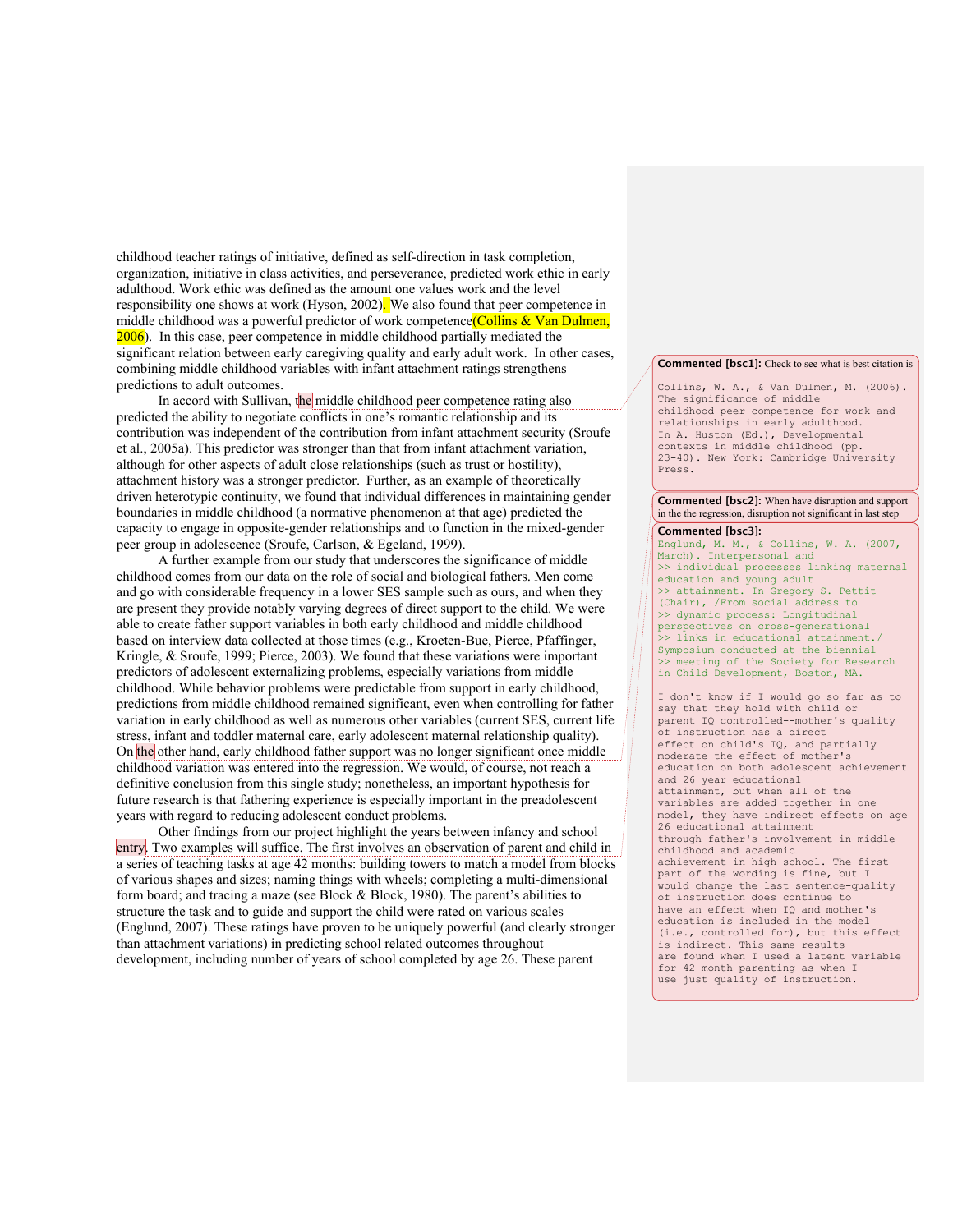ratings continue to have an effect on educational achievement at age 26 when mother's education level is controlled.

A second finding concerns the link between separation and loss experiences in early childhood (60 months to grade 2) and self-injurious behavior in early adulthood. We mentioned above that one infant measure (disorganized attachment) predicted selfinjurious behavior. And separation and loss experiences during the infant-toddler period are related to certain outcomes in our study (e.g., depression). But in this instance, separation and loss experiences in infancy were not related to self-injurious behavior, whereas similar measures in this later early childhood period consistently were. We did not predict this and will restrain ourselves from coming up with a post hoc explanation now, but it is a further example of earliest experience not always having the most powerful influence on a particular outcome.

EARLY EXPERIENCE AND THE PROCESS OF DEVELOPMENT Developmental Change

Our study has been as much a study of change as a study of continuity. Even when there are clear relationships between early experience and some later outcome, this relationship is probabilistic, not deterministic. There is abundant evidence that individuals can in many cases overcome the potential consequences of early experience, and that when they do reasonable explanations can be found, For example, in an early study, Rutter and colleagues (Quinton, Rutter, & Liddle ,1984; Rutter & Quinton,1984) found generally negative consequences of institutional rearing for the later quality of parenting of a group of young women. However, such effects were moderated by participation in a satisfactory adult relationship. Understanding developmental processes underlying continuity and change is more important than simply understanding whether early experience sometimes predicts later behavior. Again, we will use attachment variations as our primary example.

Even in the preschool period we found evidence for change (e.g., Erickson, Sroufe, & Egeland, 1985; Vaughn, Egeland, Waters, & Sroufe, 1979). While we found significant stability in attachment assessments and a significant link between anxious attachment and behavior problems in kindergarten, we found exceptions as well. Some children who had been anxiously attached were now well below the clinical cutoff. Such changes themselves were associated with positive changes in family life stress and social support. Thus, early experience was offset by these changes in family circumstances.

Over longer periods of time we found even more evidence of change. For example, with our lower SES sample we found only a minimal relationship between observed infant attachment and later representation of attachment as assessed by the Adult Attachment Interview (Sampson & Carlson, 2005; Weinfield, Sroufe, & Egeland, 2000). Again, however, this change was lawful, being accounted for in part by assessments of parent-child relationships at age 13. Improved quality of parenting may have altered the individual's attachment representation. A final example concerns conduct problems. We have found such problems in childhood and adolescence to be related to avoidant and disorganized attachment history and, especially, to the early care composite, findings which hold even when controlling for infant temperament and early neuropsychological measures (Aguilar, Sroufe, Egeland, & Carlson, 2000). And, consistent with massive literature, we also find that once conduct problems appear they are quite stable ( XXX ). Nonetheless, even in this domain change occurs (usually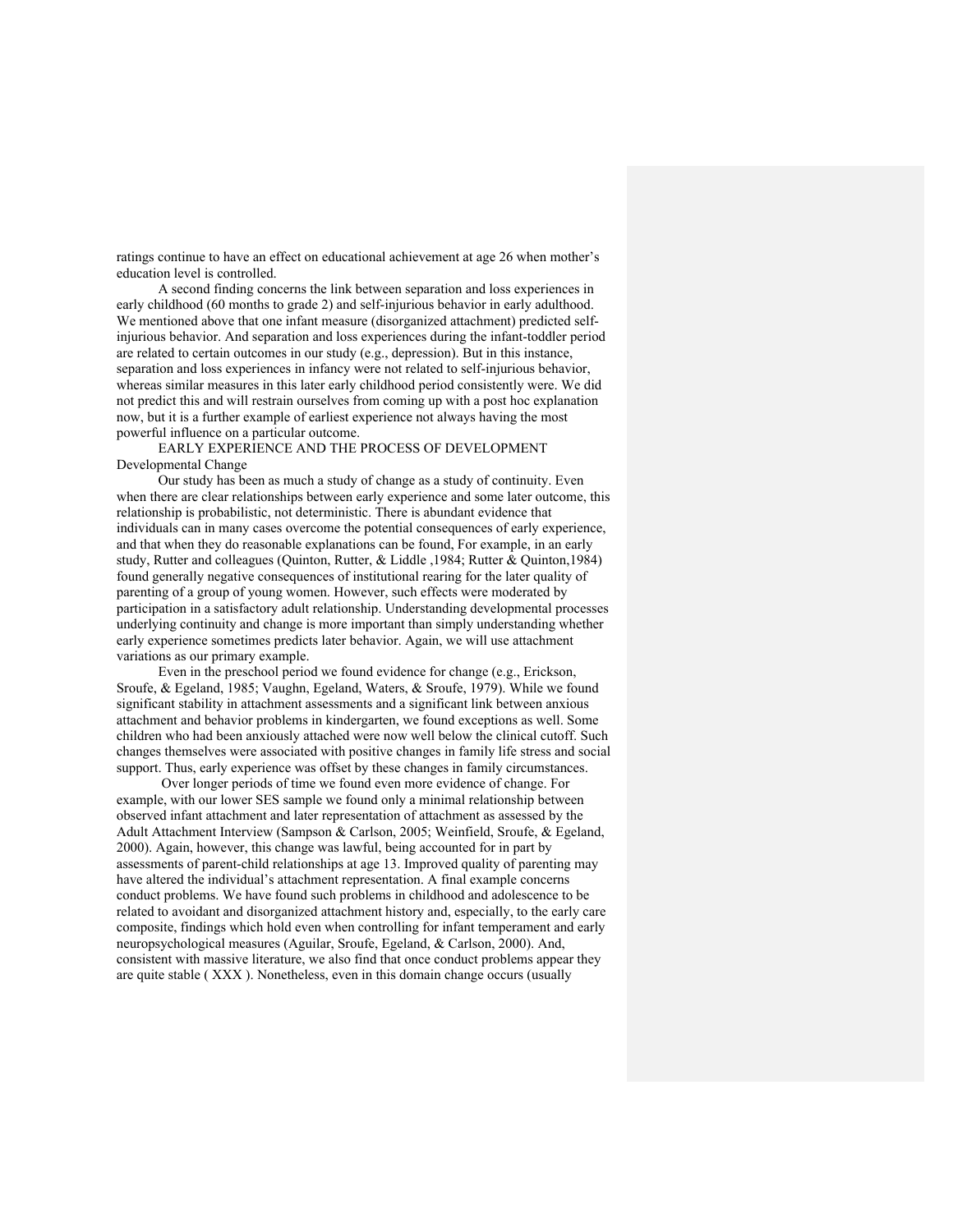referred to as "desistance" in this field). Notably, the strongest predictors of desistance between adolescence and adulthood for early onset conduct problem individuals in our study were (1) formation of a positive romantic relationship and (2) involvement in satisfactory work (Roisman, Aguilar, & Egeland, 2004). Again, early experience is not destiny. Change often remains possible. When evidence suggests that change is extraordinarily difficult, as in some of the Romanian orphan studies, it is because the deprivation has been extreme and prolonged (Kreppner et al., 2007). Both continuity and change are lawful.

# The Fate of Early Experience Following Change

If development truly entails the cumulative history of the organism, as Bowlby (1973) suggests, then even following changes in adaptation early experience is not erased. Our longitudinal data afforded several opportunities to demonstrate this (e.g., Sroufe, Egeland, & Kreutzer, 1990; Sroufe, Carlson, Levy, & Egeland, 1999; Sroufe et al., 2005b). In the first illustration, we began by defining two groups of children that showed consistently poor adaptation across 3 assessments in the preschool period (Sroufe et al., 1990). In fact, from one point of view, if early experience were erased, they were a single group because their levels of adaptation were comparable. What distinguished the groups was that one of them had experienced secure attachment and parent emotional support during the infant-toddler period, while the other had not. The prediction was that the group with a history of support would be more likely to rebound (would show fewer behavior problems) when assessed in early elementary school. The prediction was clearly confirmed, and is not likely due to simple regression to the mean or measurement error, because of the consistency in the prior multiple assessments. We replicated this basic finding later using positive change between middle childhood and adolescence as the outcome (Sroufe et al., 1999). Likewise, we have found that those who met criteria for depression in adolescence but do not go on to show depression in adulthood, compared to those who do, were more likely to have had early positive care. More generally, we have argued that resilience is likely always a product of both earlier positive foundations and current supports (Yates, Egeland, & Sroufe, 2003).

Another hypothesis we are just beginning to pursue is that early positive experience potentiates later change by allowing individuals to better capitalize on opportunities or turning points that arise. For example, does early positive experience differentiate those individuals who profit from a relationship or from a job opportunity. This can be looked at in terms of the unique power of the joint occurrence of these events or a statistical interaction effect. We have considered, for example, change away from depression or conduct problems in adolescence to non-clinical status in adulthood. We obtained statistically significant results for depression but not for conduct problems, and the numbers here are small, so we reach no definitive conclusion. We urge much more work on this developmental process kind of question.

### How and Why Early Experience is Related to Later Behavior

Process considerations have been implied in many of the examples above. But in this final section, we want to discuss more specifically some of the ways in which early experience may exercise its influence. The basic model we follow is that early experience often has its impact because in helping to shape the adaptation of the individual it impacts subsequent experience (Carlson, Sroufe, & Egeland, 2004; Sroufe et al., 2005b). The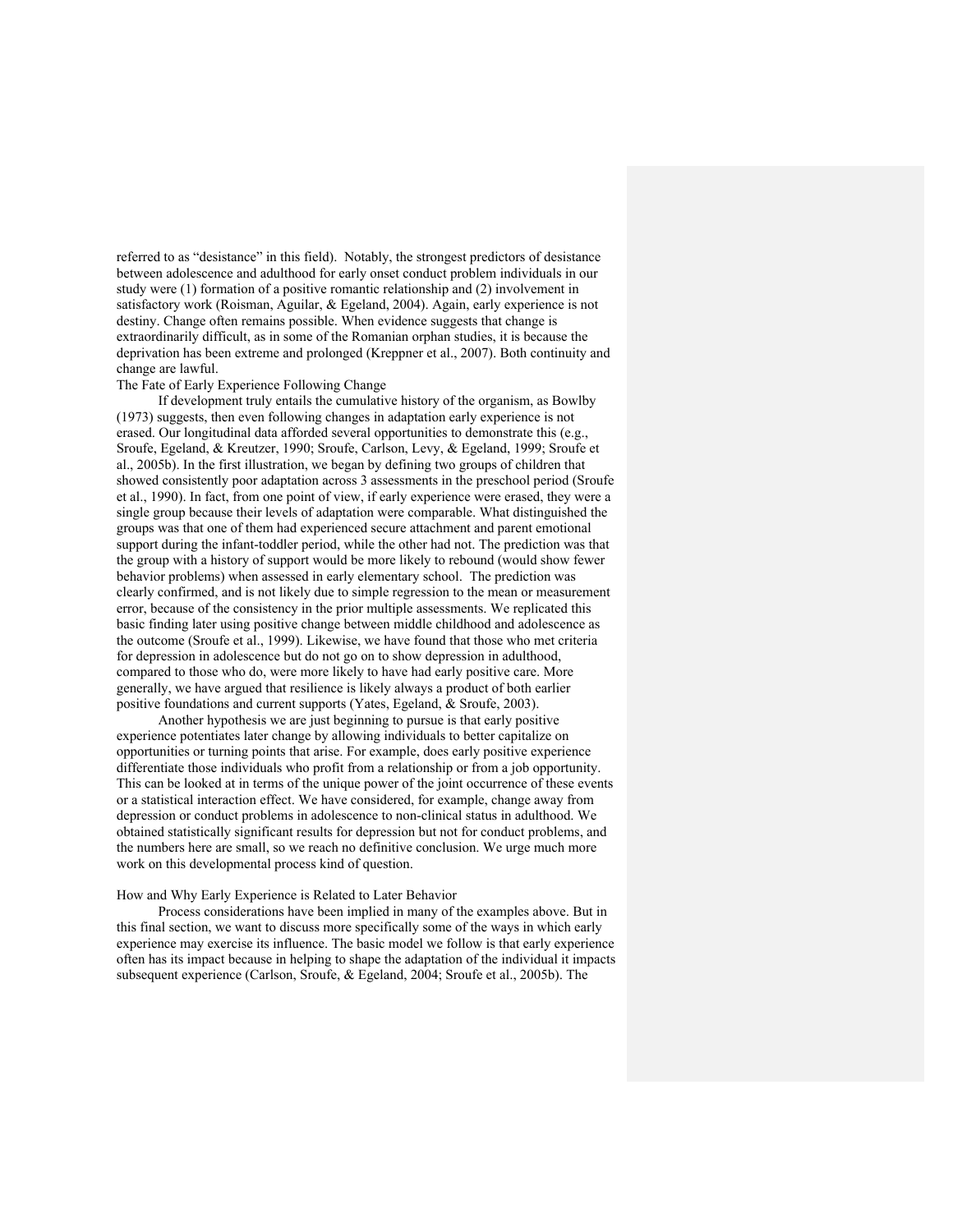individual adapts to current circumstances and this adaptation is carried forward as the individual engages and creates new experiences, adapts to these, and so on over the course of development. Much research in the field currently is being devoted to how early experience alters brain structure and functioning, which then impacts on how the individual engages subsequent experience (e.g., Black et al., 1998). In our work we have focused on two different levels, the level of behavior and the level of representation.

When one considers complex social behavior in adolescence, such as coordinating the demands of same- and other-gender friendships, same-gender and mixed-gender group functioning and intimate relationships, it is clear that multiple capacities are required. It is our view that these complex capacities are built up and organized in a logical way over the course of development (Sroufe, Egeland, & Carlson, 1999). One cannot get all of this from early experience, however positive. Moreover, it seems likely that certain capacities must be acquired in the give-and-take of the symmetrical world of peers. Learning to sustain interactions with an immature partner and to negotiate conflicts with an equal, for example, are not part of early attachment relationships. What then is the role of early attachment experiences?

We believe that attachment experiences provide certain core attitudinal, motivational, and emotional components that are a platform for entering the world of peers and coping with the challenges that arise. Infants that have experienced responsive care will have positive expectations concerning relationships with others, beginning capacities for emotion regulation, and object mastery skills, because of how secure attachment promotes exploration. In brief, they will be enjoyable play partners. John Gottman (e.g., 1983) in is his descriptive research on preschool peer friendships, for example, showed that the very first ingredient is what he called "amity", the capacity to have fun together. We documented that those preschoolers with secure histories more frequently initiate and respond to peer overtures with positive affect (Sroufe, Schork, Motti, Lawroski, & LaFreniere, 1984). This is the kind of thing that comes forward from early attachment experiences. Such emotional components are the reason we argued above that infant attachment predicts so well to adolescent relationships and even on into adulthood.

However, practicing social interactions and having rewarding experiences in early peer relationships also are critically important as the child moves forward. In the preschool period, children learn to sustain interactions even in the face of difficulties and with partners with the same limited scaffolding skills as themselves. They also begin learning to function in a group of children. These capacities can't be acquired in relationships with caregivers, and they are crucial for negotiating the organized groups and friendship demands of later periods. We find that peer competence at each age predicts peer competence at the next, even though such relationships are increasingly complex and entail new issues (Sroufe, Egeland, & Carlson, 1999). At times, infant attachment variation continues to predict, even after taking into account peer competence at the prior steps. At other times, with more interactive and less clearly emotionally toned outcomes, attachment fails to predict the outcome when pertinent prior peer measures are taken into account (Sroufe et al., 2005a). In one complex analysis, our coworkers confirmed a "double mediation" model, wherein secure attachment in infancy predicted early elementary school social competence, which predicted adolescent friendship security, which, finally, predicted daily positive emotional experiences and less negative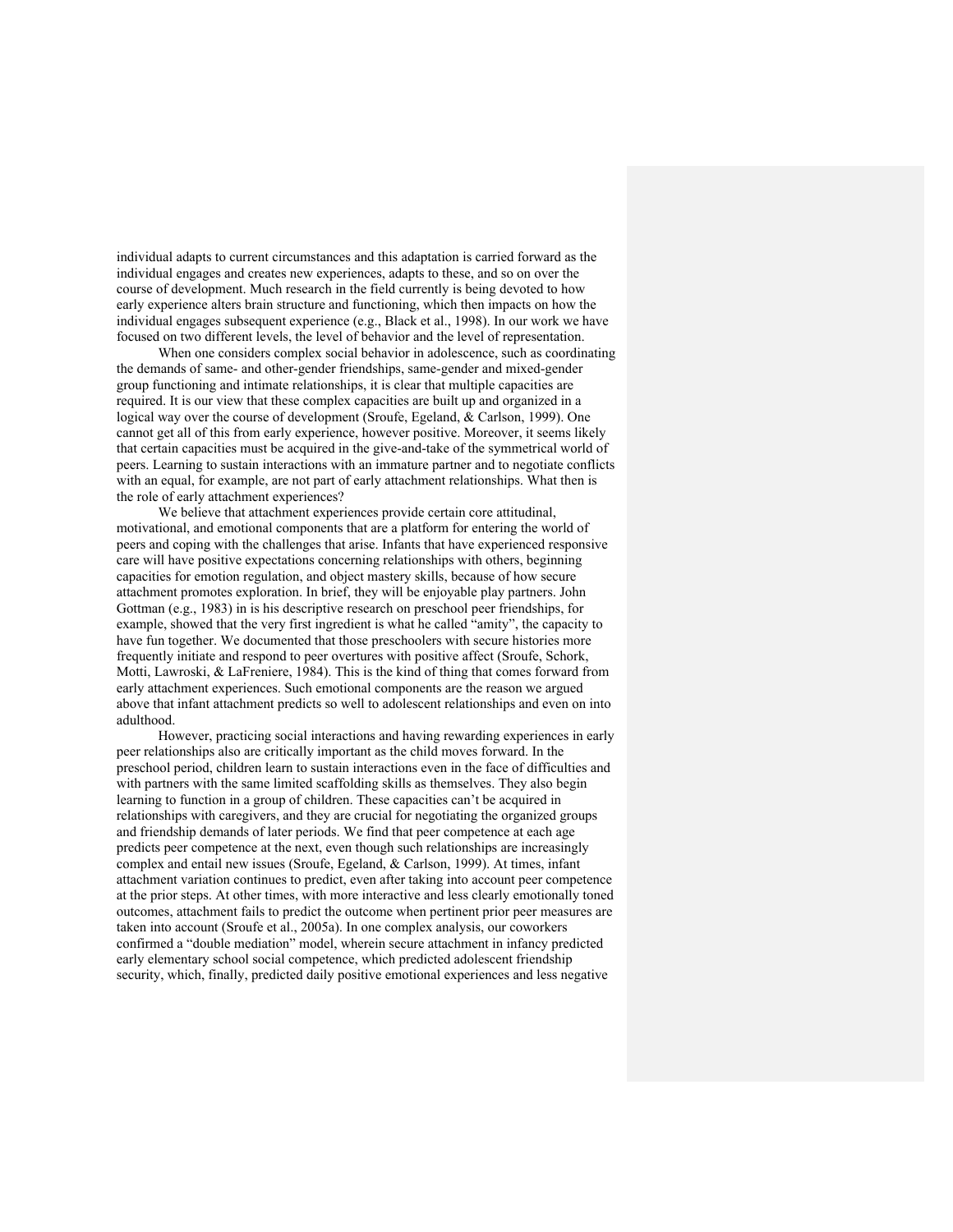affect in conflict negotiation in young adult romantic relationships (Simpson, Collins, Tran, & haydon, 2007). Our major point is that none of these findings trivialize the importance of early experience. Rather, they illustrate that a major way early experience is of importance is as part of a developmental process.

Another way we conceptualize the role of early experience is through its influence on representation, the set understandings and expectations of the social world the individual constructs; that is, early experience is internalized and carried forward and thereby in part structures later experience. Later experiences, in turn, may alter representations, and these altered representations provide a new framework for subsequent experience, in an ongoing cyclical way. "Individuals actively participate in processes of constructing experience congruent with their relationship history by interpreting and selecting experiences and behaving in ways that are consistent with earlier experience (Carlson, Sroufe, & Egeland, 2004, p. 67)."

Beginning to test this process notion is challenging. It requires at the least multiple, independently obtained measures of representation at multiple ages and multiple independent measures of social behavior at comparable points in time. Our measure of early experience was based on attachment assessments and toddler parental care. Then we obtained measures of social competence in early childhood, middle childhood, and early adolescence, along with temporally parallel measures of representation, based on story completions, family drawings, projective tests (sentence completions, TAT stories, a moral fable) and narratives. Social functioning in late adolescence (age 19) was an ultimate outcome. The links between infant experience and both preschool behavior and representation were quite strong (path coefficients of .60 and .54). Both later representation measures and social behavior measures showed continuity across time. Moreover, at each subsequent step from early childhood forward we were able to show that when representation at a given age was controlled, experience at that age predicted representation at the next. Reciprocally, when experience was controlled, representation at that age predicted social behavior at the next age (Carlson, Sroufe, & Egeland, 2004). The structural equation model including the total set of variables was highly significant, with an overall goodness of fit index of .92. Interestingly, the only path in the total model that was not significant was the link from infant experience directly to the late adolescent outcome. Again, rather than calling into question the role of early experience, we believe these findings highlight its place in initiating a complex developmental process.

## **CONCLUSION**

At first glance, it may seem remarkable that experience in the first years of life could predict outcomes in adolescence and adulthood, given the span of ages and the complexity of life. Yet, there are many empirical examples showing that it is so. Such a situation is less remarkable, though no less profound, when considered in developmental perspective. A persuasive case can be made that development is hierarchical or cumulative, with later functioning building on what was there before. Therefore, it is logical that such connections should exist. Aside from measurement and other methodological issues, perhaps the strongest reason why an effect on later functioning from early experience has at times been difficult to discern is the complexity and frequent